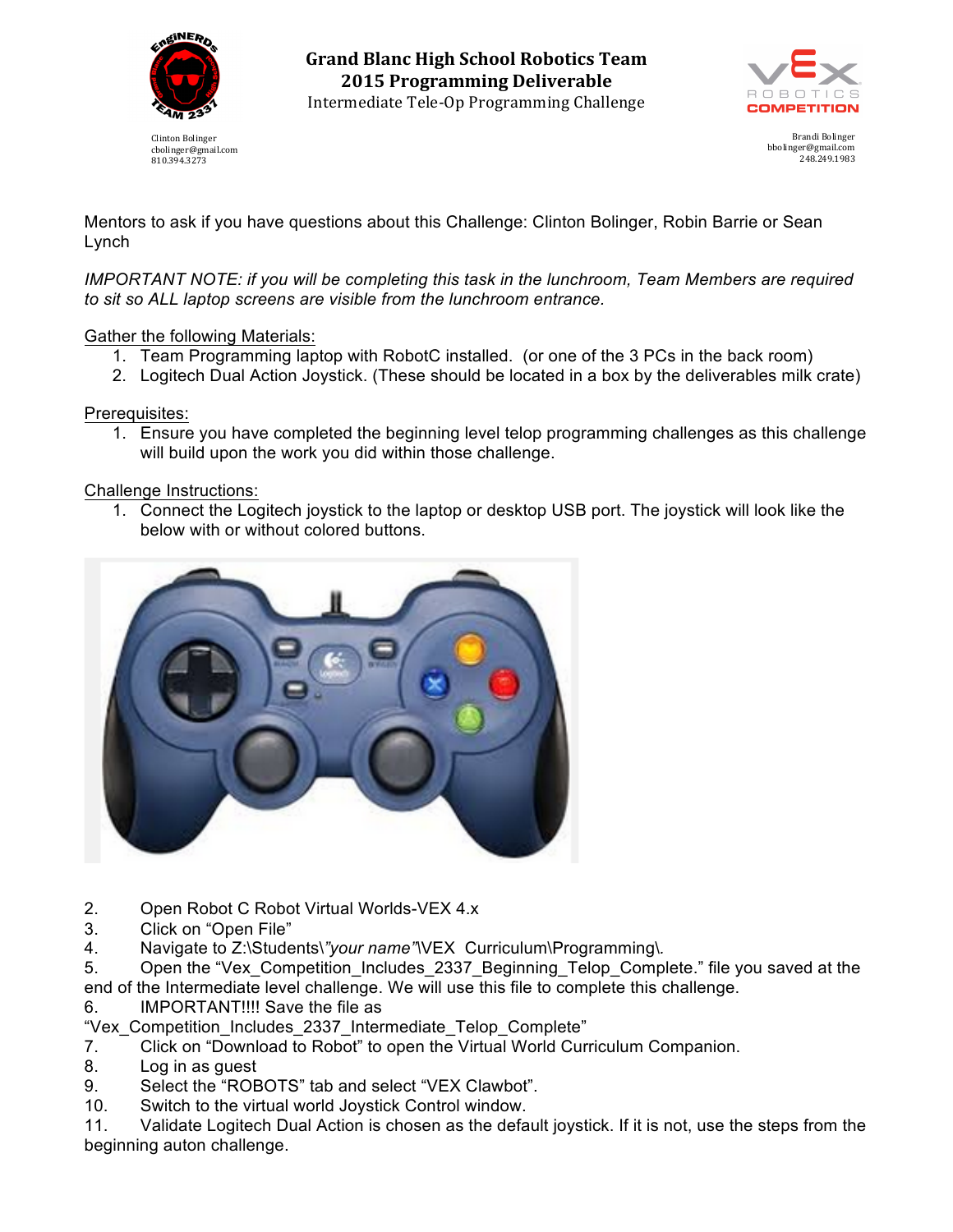

Clinton Bolinger cbolinger@gmail.com 810.394.3273 **Grand Blanc High School Robotics Team 2015 Programming Deliverable** Intermediate Tele-Op Programming Challenge



Brandi Bolinger bbolinger@gmail.com 248.249.1983

| Joystick Control - Basic<br>23 |                            |     |                         |                    |
|--------------------------------|----------------------------|-----|-------------------------|--------------------|
|                                |                            |     |                         | Standard Config    |
| $\mathbf{I}$<br>а              |                            |     |                         |                    |
| Joystick                       |                            |     |                         | Audible Feedback   |
| 1: Logitech Dual Action        |                            |     |                         |                    |
| X1:                            | <b>POV: -1</b><br>$\bf{0}$ | X2: | $\overline{\mathbf{0}}$ | Pause Comm<br>Link |
| Y1:                            | 0                          | Y2: | $-1$                    |                    |
| <b>Buttons:</b>                |                            |     |                         |                    |
|                                |                            |     |                         | Help               |

- If you do not see the Logitech Joystick chosen, click on the drop down menu and choose Refresh to refresh the list. Choose the Logitech if the list is repopulated with that choice. If you still do not see the Logitech as an option troubleshoot the joystick connectivity.
- 12. Ensure the Auton Code is still commented out from the previous challenge. \*/NOTE: This will prevent the autonomous code from making your robot move, but **virtual worlds will still run autonomous mode for 20 seconds**.

13. Open RobotC and go to Robot->Motors and Sensor Setup and setup the touch sensor and encoders as follows.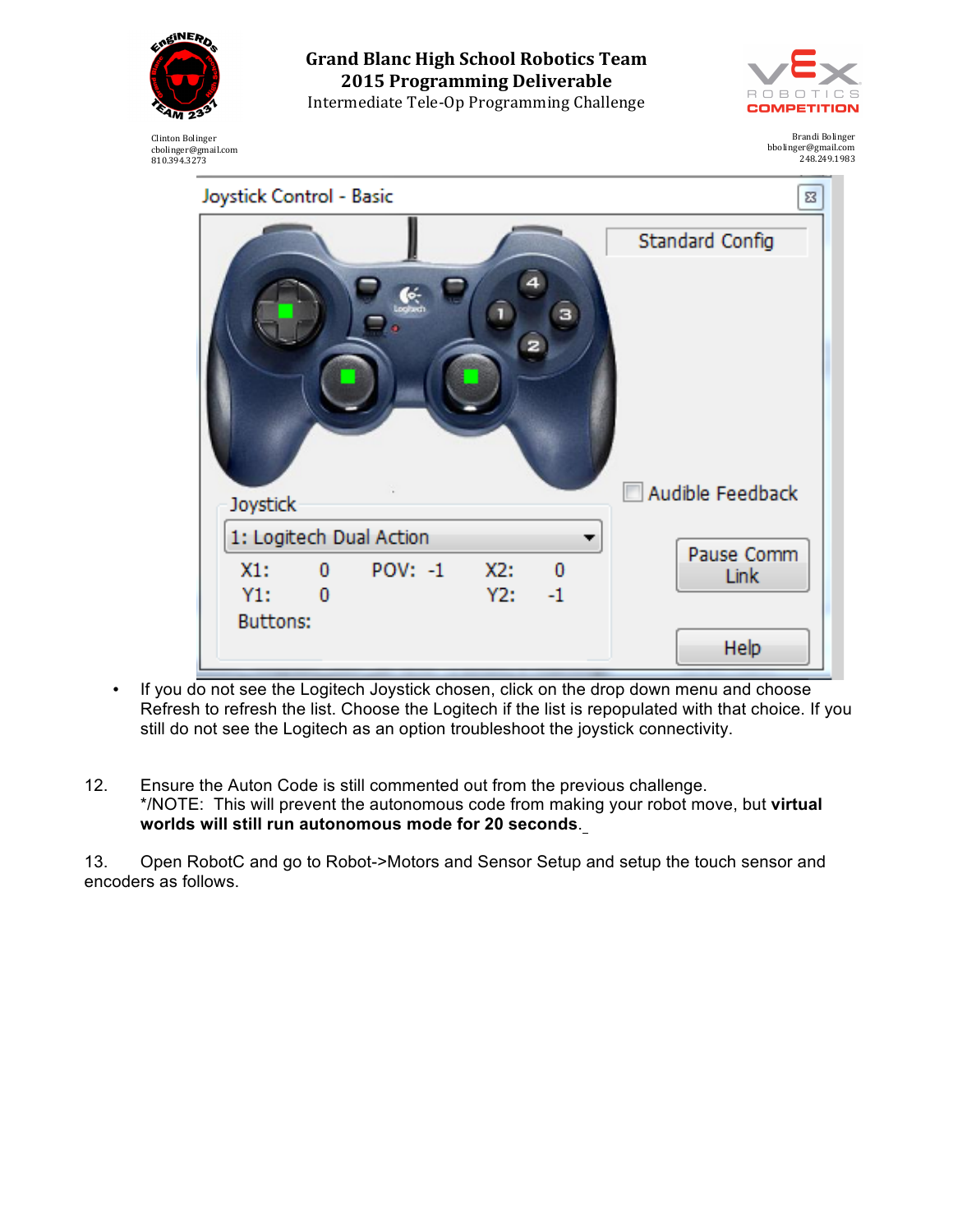

**Grand Blanc High School Robotics Team 2015 Programming Deliverable** Intermediate Tele-Op Programming Challenge



Brandi Bolinger bbolinger@gmail.com 248.249.1983

Clinton Bolinger cbolinger@gmail.com 810.394.3273



14. Program the touch sensor to close the claw when the sensor is activated. You can use the following link for more information on programming the touch sensor. Ensure you are stopping the motor after it is closed so you do not burn out the motor.

http://www.vexrobotics.com/wiki/Bumper\_Switch

NOTE: The touch sensor is a red square with a grey button located at the front of the robot as shown in the picture below.



15. You can use the RoboWriter field under Remote Control to test your code by running into the side of the field.

16. Once complete, program the robot to move forward at half speed while the encoders have a value of less than 500 and close the claw at the same time.

NOTE: Make sure you reset the encoders when the robot is initialized. You can use the following link for more information on configuring the encoders http://www.vexrobotics.com/wiki/Optical\_Shaft\_Encoder